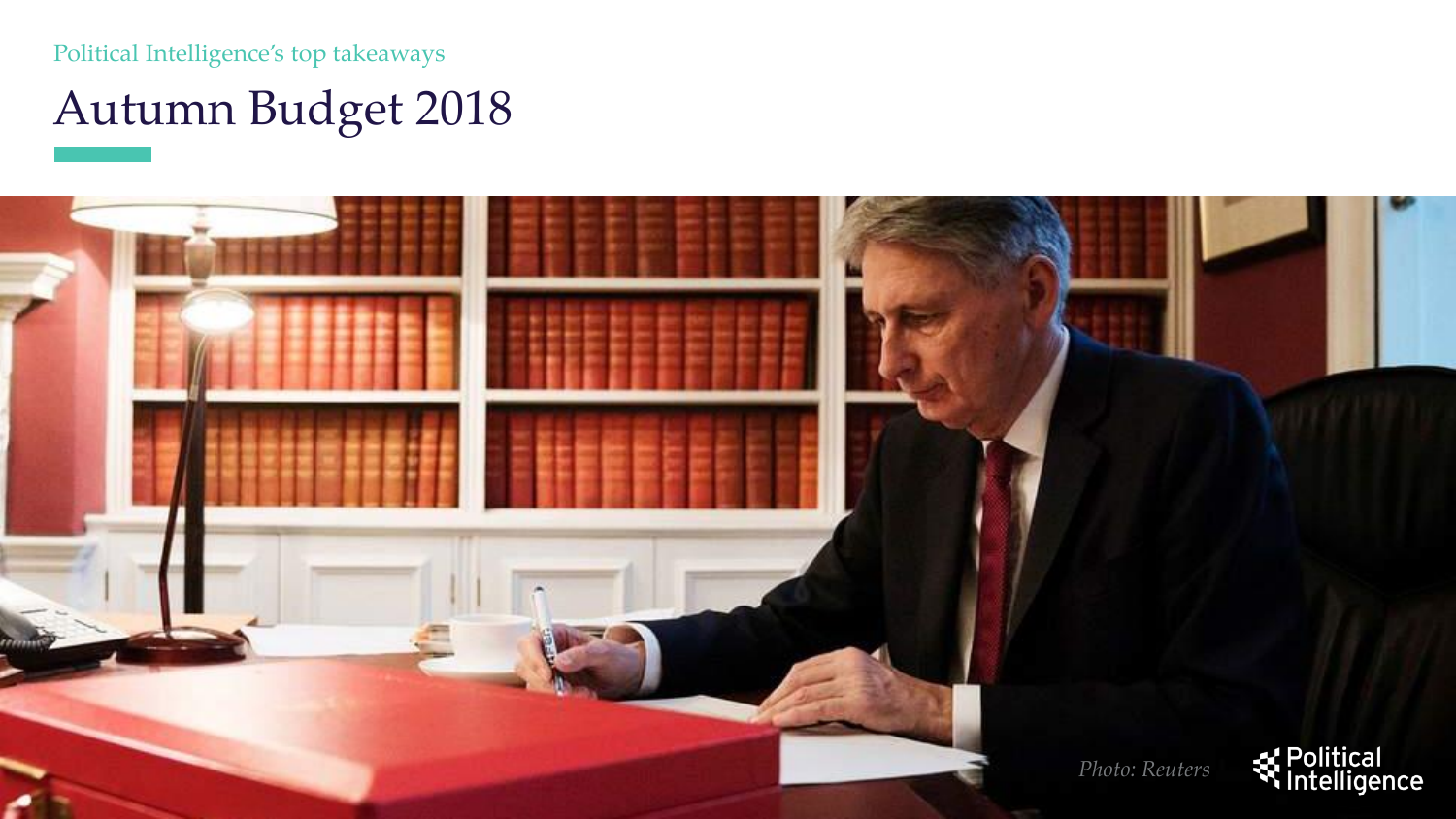### **Overview**

Following the Prime Minister's indication at the Conservative Party Conference earlier this month that an end to an austerity was in sight, a clear challenge was set for the Chancellor of spending more whilst still controlling the Government's £1.8 trillion debts. Indeed, despite speculation that Hammond was not similarly committed to this mantra, the clear theme of the set piece was "austerity is coming to an end, but discipline will remain".

With his hands tied by the ongoing uncertainty of the Brexit negotiations and the Government's lack of a majority, Hammond's Budget today was never expected to be a radical one. Hammond himself even commented on his inability to pull 'rabbits out of the hat' and acknowledged the increased NHS funding as a 'star bunny' that had 'escaped early'. However, the announcement that public borrowing was £11.6bn lower than had been forecast in March did enable Hammond to avoid big tax rises whilst also sprinkling extra spending commitments across many Government departments. Notable announcements included an extra £1 billion on defence across 2018-19 and 2019-20; £2.7 billion on universal credit over five years; and £400 million for schools this year.

The most headline-grabbing announcements will no doubt be the move to bring forward the increase in the personal allowance and the raising of the higher rate income tax threshold by a year (now effective from April 2019) and the introduction of a digital services tax on the UK revenues of big tech companies such as Amazon, Google and Facebook.

2 Meanwhile, one notable omission was Brexit – an interesting decision given, as Hammond has acknowledged, his economic plan will have to be redrawn in the event of no deal being reached by the UK's withdrawal date of 29th March 2019.

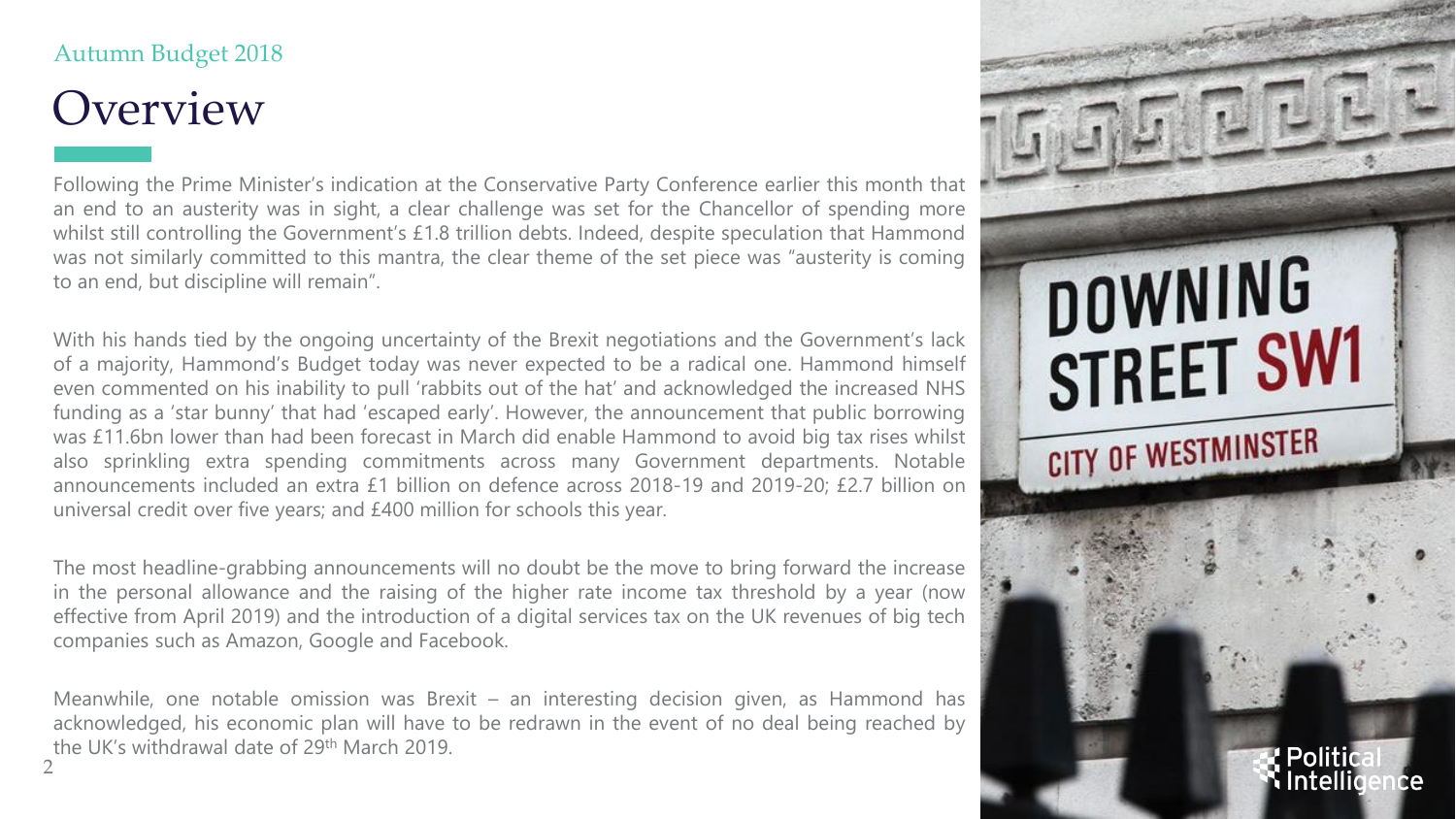### Headline Announcements

#### **The economy**

- The Chancellor announced that the Office of Budget Responsibility revised up its forecast for cumulative growth compared with the Spring Statement 2018. Next year's growth forecast was upgraded from 1.3% to 1.6%.
- The economy is forecast to grow by 1.4% (2020), 1.4% (2021), 1.5% (2022) and 1.6% (2023) in the four years that follow.

#### **Public finances**

- The public finances have performed better than predicted. Compared with the Spring Statement 2018 forecast, public sector for 2018-19 is expected to be £11.6 billion lower.
- Borrowing is expected to fall in subsequent years to £31.8 billion (2019-20), £26.7 billion (2020-21), £23.8 billion (2021-22) and £20.8 billion (2022-23).

#### **The Chancellor also announced:**

- An additional £500 million for Brexit preparations.
- An extra £1 billion to help welfare claimants transfer to Universal Credit as well as an increase to the 'work allowance' component.
- An increase in spending on mental health services in England by at least £2 billion a year.
- An extra £1 billion for the Ministry of Defence to boost cyber capability and anti-submarine warfare capacity.
- An end to the use of Private Finance Initiative contracts.
- That stamp duty would be abolished for all first-time buyers of shared ownership properties valued up to £500,000.
- That the personal allowance will rise, a year earlier than planned, from £11,800 to £12,500 in April 2019.
- A new digital services tax on the UK revenues of global technology companies with sales of more than £500 million from April 2020.



3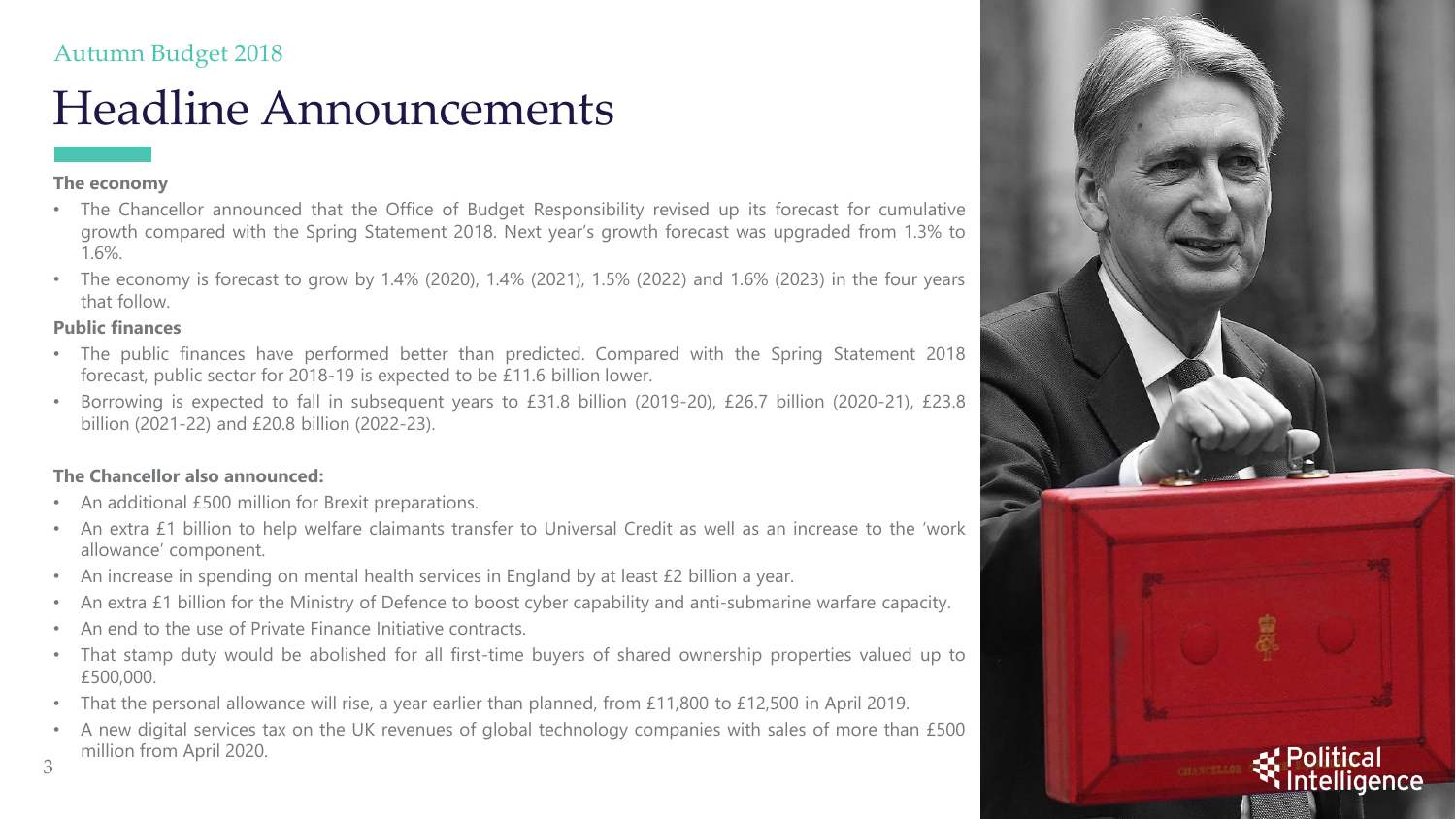### Tech

4

policy.

With the exception of the introduction of a digital services tax, announcements in tech did not feature as widely as previous years. The following announcements were made by the Chancellor:

- Citing the importance of a tax system that adapts to changes in the new economy, Hammond introduced a 2% digital services tax on the revenues of social media, search engines and online marketplaces, reflecting the value they derive from UK users. He was clear that the tax would not affect SMEs, as the tax is applicable to companies generating a global revenue of over £500m a year.
- The tax will come into effect in April 2020 and is expected to raise £400m a year.
- £1.6bn of additional funding was announced to support the Industrial Strategy, to secure the UK's position as a world leader in technologies such as artificial intelligence (AI), nuclear fusion and quantum computing.
- £200m was announced from the National Productivity Infrastructure Fund for the improvement of rural broadband, and consultations aiming to reduce barriers to broadband roll out have been published relating to wayleaves and connectivity for new builds.
- On the issue of online VAT collection, the Government is publishing a response to the 2018 consultation on cross-border e-commerce and is now considering a 'split payment model' of VAT collection. An industry working group will be established to address challenges associated with this

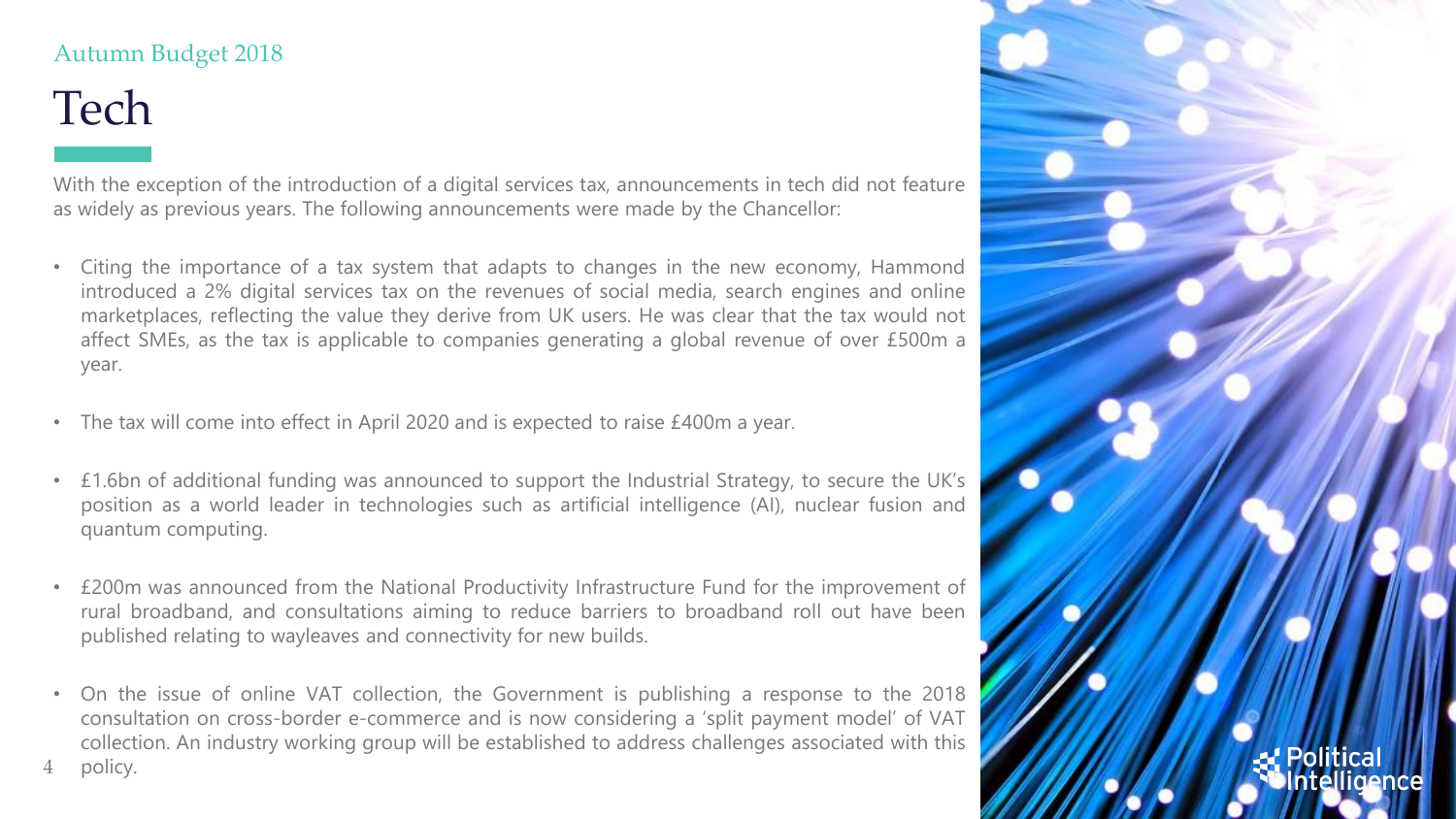## Health

The Chancellor bemoaned the lack of a 'rabbit out hat' moment during this year's Budget, adding that "some of my star bunnies appear to have escaped a bit early" in reference to the  $£20.5$ bn real-terms increase in NHS funding for 2023-24 that was announced in June. He did however, use the Budget to give further details on how this spending would be allocated, along with a number of new funding announcements:

- The Chancellor reiterated that the Government has set financial tests for the NHS to meet in producing their long-term plan, to ensure the funding is spent wisely. This includes achieving cashreleasing productivity growth and reducing variation across the system.
- Funding for mental health services will grow as a share of the overall NHS budget, with mental health spending increasing by more than £2 billion a year by 2023-24. This will go towards funding a 24/7 support hotline, more community services and more mental health specialist ambulances.
- Mental health for children and young people will be prioritised, with crisis teams in every part of the country as well as school-based mental health support teams.
- £10 million of capital funding will go towards air ambulance services in England.
- As announced earlier this month, £240 million in 2018-19, and a further £240 million in 2019-20, will go towards adult social care. The Chancellor announced a further £410 million in 2019-20 for adults and children's social care – local councils are expected to use this funding to avoid placing
- 5 additional demand on the NHS.

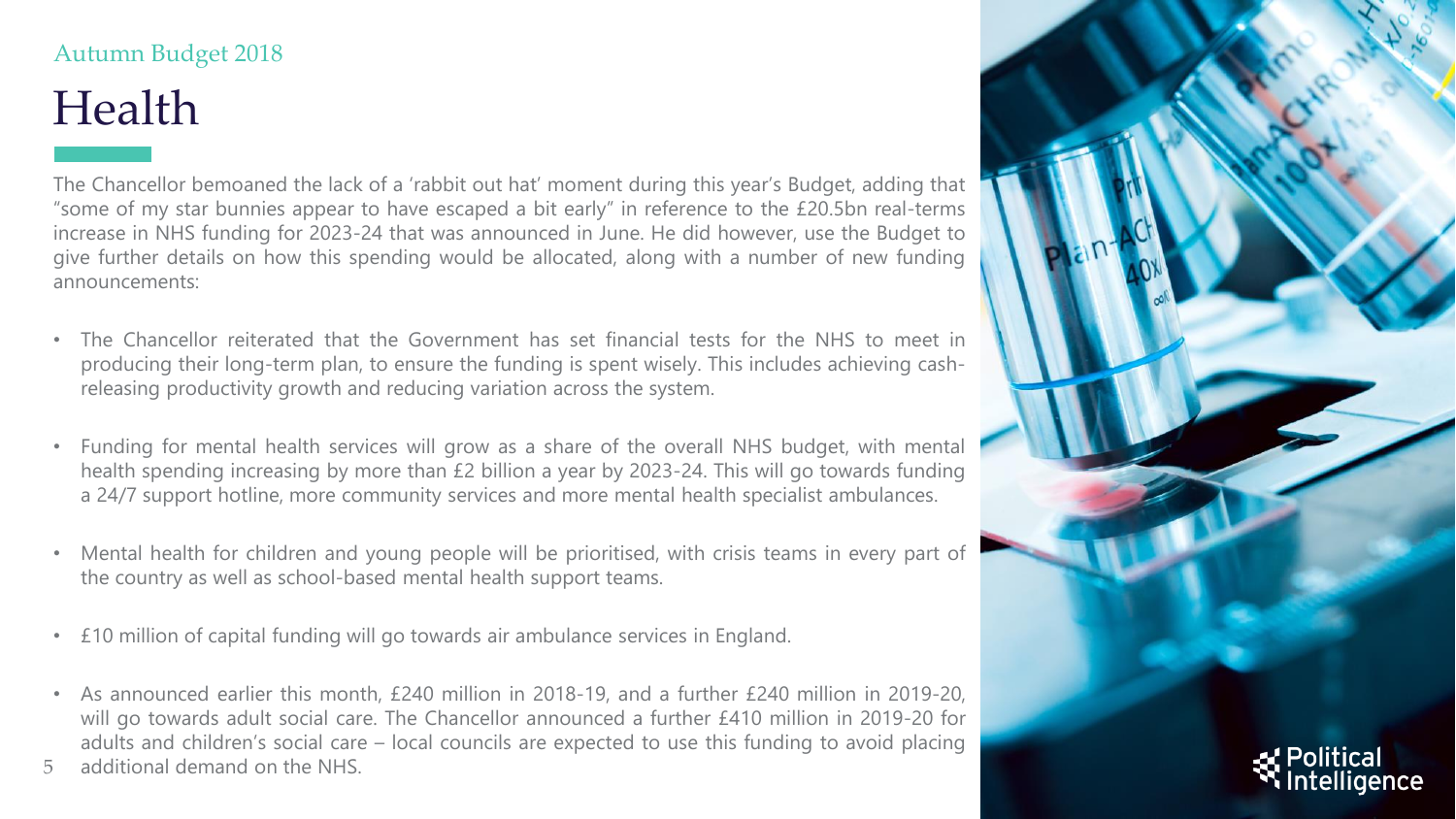# Energy

6

Announcements on energy in the Budget were limited and were predominantly focused on technological development, particularly around green energy, and strengthening the UK's decommissioning industry.

The key announcements were:

- **Industrial Energy Transformation Fund** A £315m Industrial Energy Transformation Fund will be established to support businesses with high energy use to transition to low carbon energy.
- **Enhanced Capital Allowances (ECAs)** ECAs and First Year Tax Credits for energy and water efficient plant and machinery will end in April 2020. ECA will also be extended for companies investing in electric vehicle charging points.
- **Improving business energy efficiency** A consultation on the implementation of a new Business Energy Efficiency Scheme will be launched.
- **Nuclear fusion** An additional £20 million will be made available in 2019-20 for the UK Atomic Energy Agency to fund work on fusion technologies.
- **Strengthening the UK's offshore decommissioning industry** The rules on decommissioning will be simplified to make the process of selling older fields to new investors more straightforward. A consultation on strengthening the UK's decommissioning industry will also be launched.
- **Carbon price support (CPS)** From 2021-22, the Government will reduce the CPS rate, if the Total Carbon Price remains high. In the event of 'No-Deal', a Carbon Emissions Tax will be introduced to help meet the UK's commitments under the Climate Change Act.
- **Climate change levy (CCL)** –The CCL electricity rate will be lowered in 2020-21 and 2021-22, whilst the gas rate will increase. Other fuels will continue to align with the gas rate.
- **Oil and gas fiscal regime** Headline tax rates will be maintained at their current level.

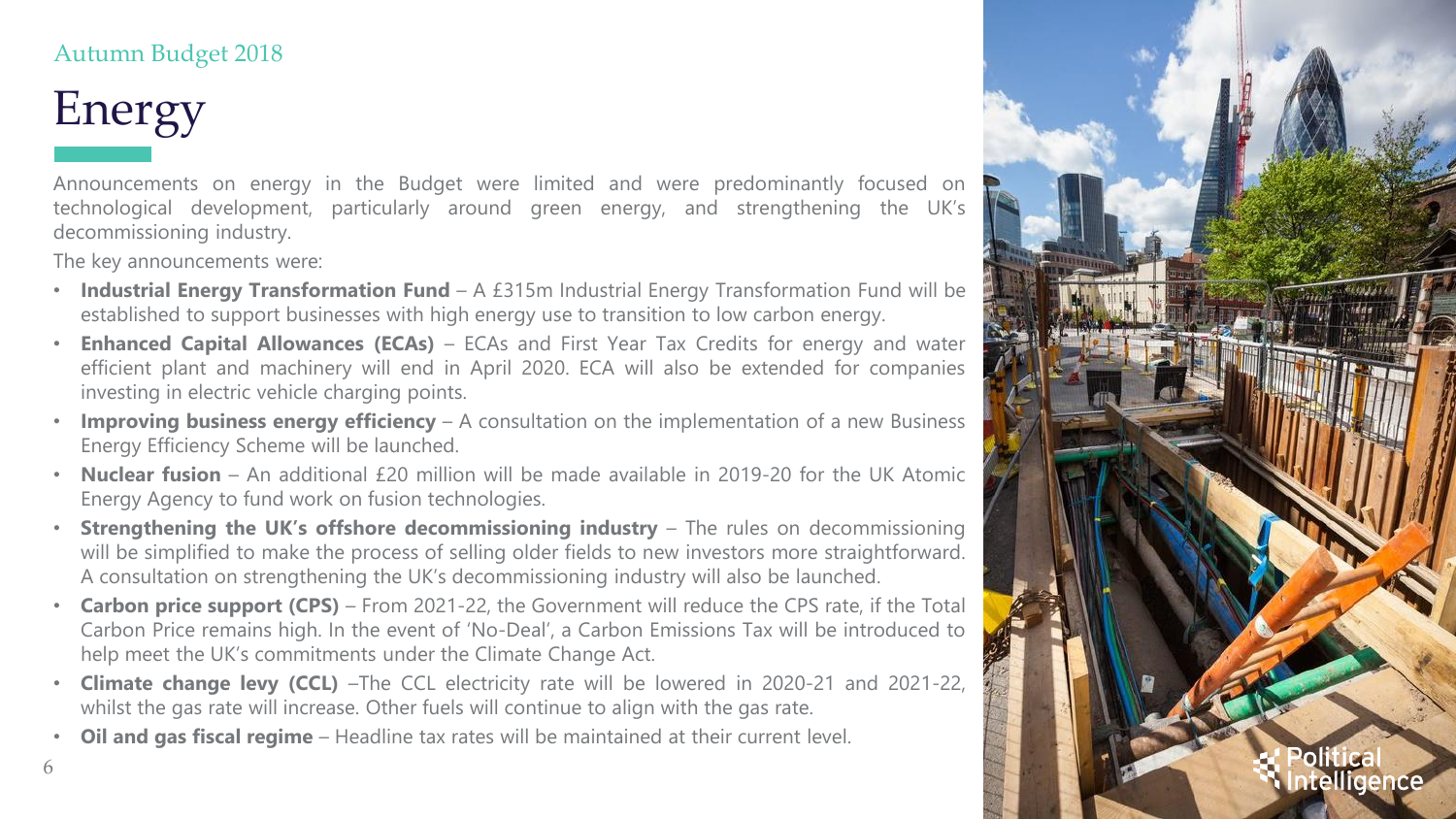# Transport

Funding for the UK's transport infrastructure saw significant increases in this year's Budget, with the area featuring prominently in the Chancellor's statement.

In summary, the key transport announcements were:

- £30 billion to improve roads, paid for through road taxes. £25.3 billion of which spent on the UK's Strategic Roads Network (motorways, trunk and A roads).
- £420 million set aside for local authorities to repair damaged roads, fill potholes and make bridges safe. Additional £150 million for small improvements such as roundabouts.
- £1.6 billion extra to support modern industrial strategy leading to a 30% growth in infrastructure spending for roads, railways, research and digital infrastructure.
- E-passport gates, currently used by EEA citizens, opened to those from the USA, Canada, New Zealand, Australia and Japan.
- Fuel duty frozen for the ninth year in a row.
- £37 million extra for Northern Powerhouse Rail, with an additional £20 million for the development of a plan to connect Cambridge and Bedford by rail.
- Short-haul Air Passenger Duty (APD) will not rise in 2020-21, whilst long-haul APD will increase in line with inflation. Long-haul economy will rise by £2, business and first class by £4 and those travelling by private jet by £13.
- Working group established to consider APD devolution.
- £770 million to improve city transport infrastructure, including £240 million for six metro mayors transport investment programmes.
- 7 • £90 million extra to trial smart transport including on-demand buses as part of larger £2.4 billion transforming cities fund.